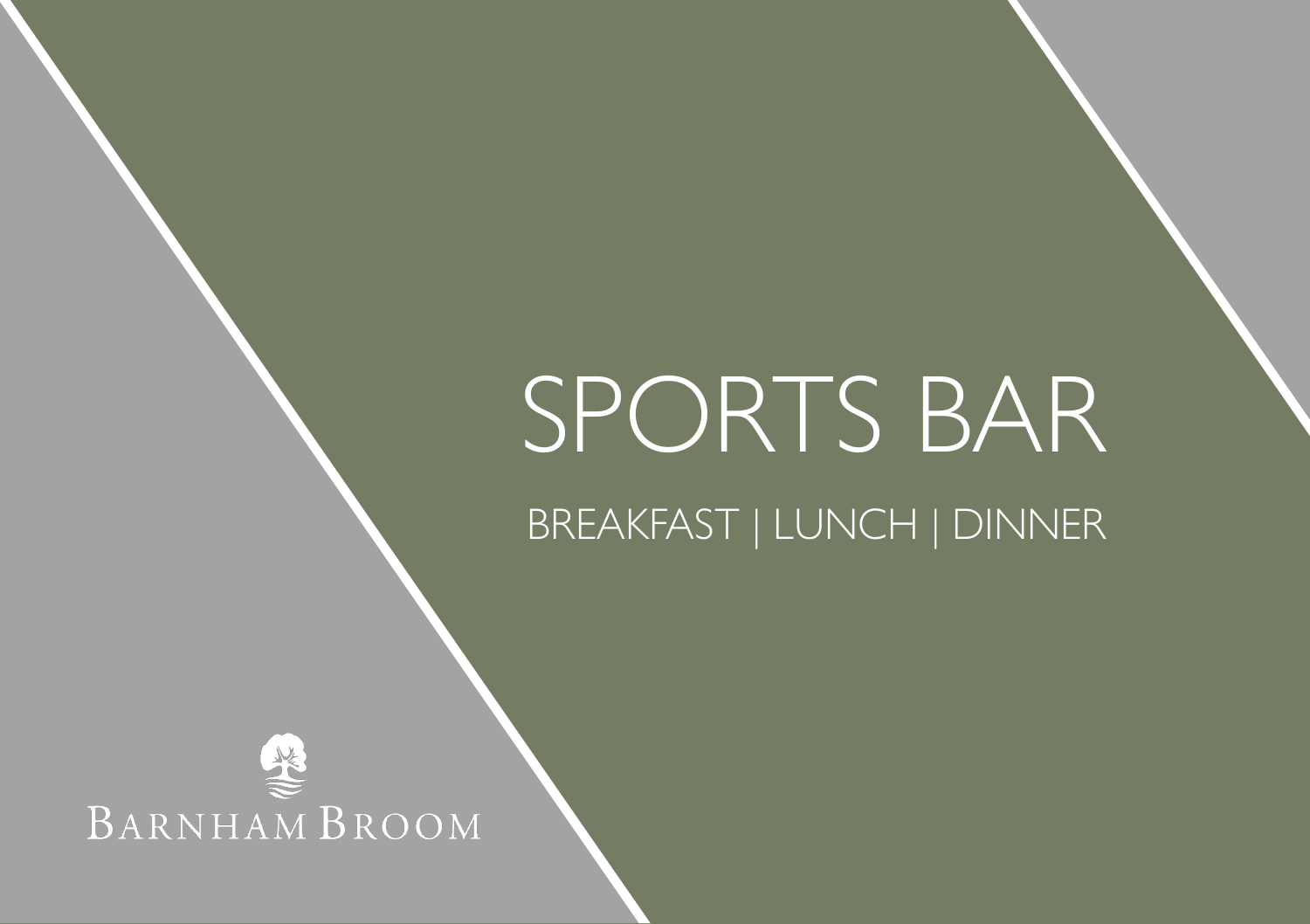|                           | Regular / Large     |
|---------------------------|---------------------|
| Americano                 | 6.3.45 / 6.3.95     |
| Double espresso           | £ 3.55              |
| Latte                     | £ 3.60 / £ 3.95     |
| Cappuccino                | £ 3.60 / £ 3.95     |
| Mocha                     | £ 3.65 / £ 4.10     |
| Teas and infusions        | £ 3.60              |
| Hot chocolate             | £ 3.90              |
| with marshmallows & cream | $\overline{)}$ 4.35 |
| Flat white                | £ 3.70              |
| Liqueur coffee            | from $£ 6.95$       |
|                           |                     |

# AFTERNOON TEAS

Served daily between 1pm - 4pm

| Pot of loose leaf tea from our tea menu                              | £4.95  |
|----------------------------------------------------------------------|--------|
| Cream tea                                                            | £10.95 |
| Pot of loose leaf tea for one with two scones, jam and clotted cream |        |
| Traditional afternoon tea                                            | £23.95 |
| Chocolate lovers' afternoon tea                                      | £26.95 |
| Champagne afternoon tea                                              | £32.95 |

# TEMPTATIONS

| Please see our selection of cakes and savouries on display  |        |
|-------------------------------------------------------------|--------|
| A selection of homemade ice cream and sorbet - 3 scoops     | £ 5.95 |
| Sticky toffee pudding<br>vanilla ice cream or pouring cream | £7.95  |
| Trio of afternoon tea cakes                                 | £7.95  |
| Dessert of the day                                          | f 7.95 |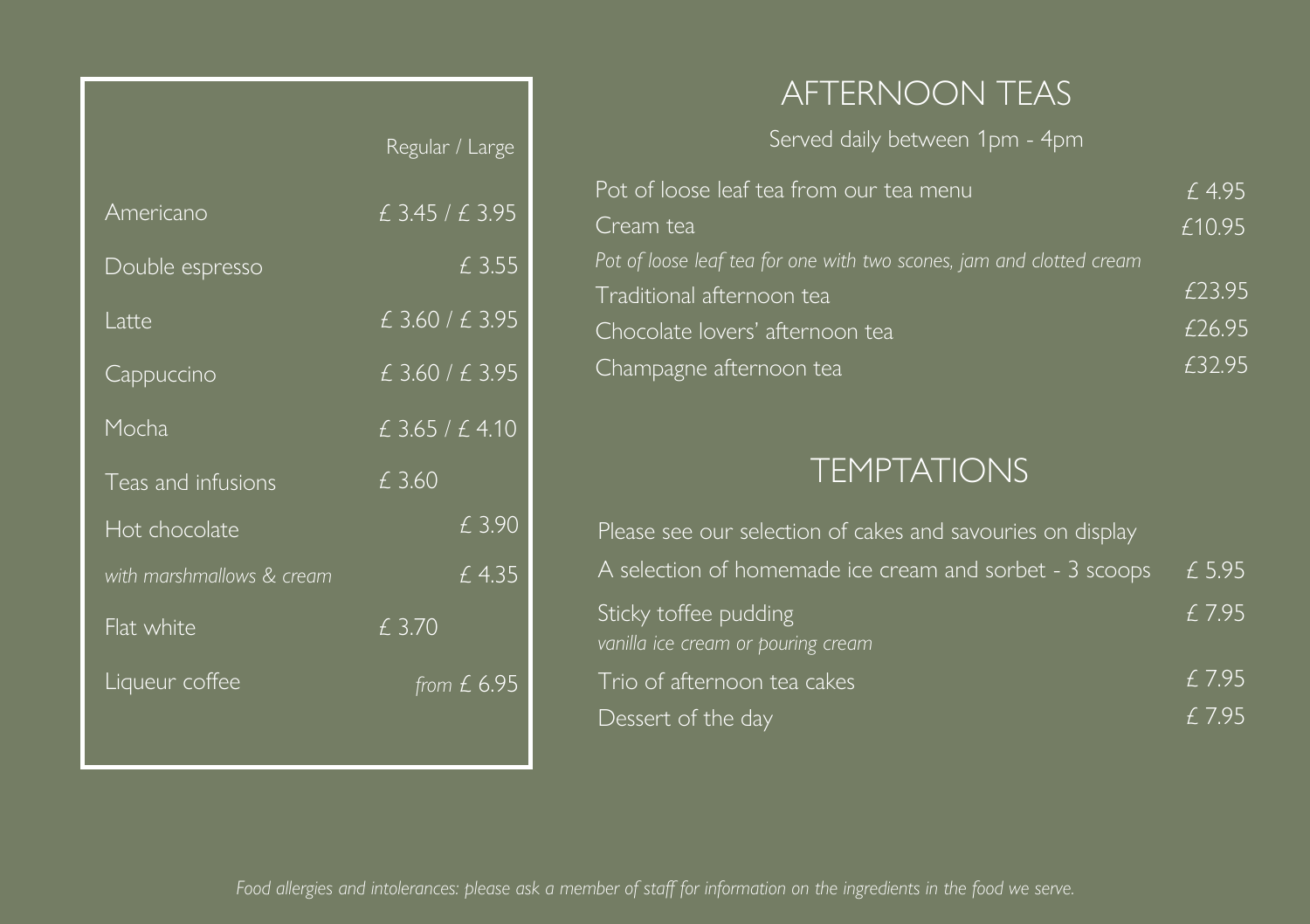# BREAKFAST

Served daily between 9am - 11am

| Toasted teacake with butter and jam                                                                                                                                 | £4.95     |
|---------------------------------------------------------------------------------------------------------------------------------------------------------------------|-----------|
| Breakfast roll (available until 3pm)<br>Sausage, bacon or fried egg                                                                                                 | £ 5.45    |
| Bento box<br>Individual platter of honey, yoghurt, sliced fruit, granola                                                                                            | £8.95     |
| Avocado & free-range poached eggs<br>Toasted sourdough, topped with chilli flakes and lemon                                                                         | £10.95    |
| Veggie breakfast<br>Vegetarian sausage, sautéed potatoes, grilled tomato, mushrooms,<br>baked beans, fried bread, free-range egg                                    | £11.95    |
| Sports Bar fry-up<br>Grilled back and streaky bacon, chipolata sausages, sautéed potatoes,<br>grilled tomato, mushrooms, black pudding, baked beans, free-range egg | $E$ 14.95 |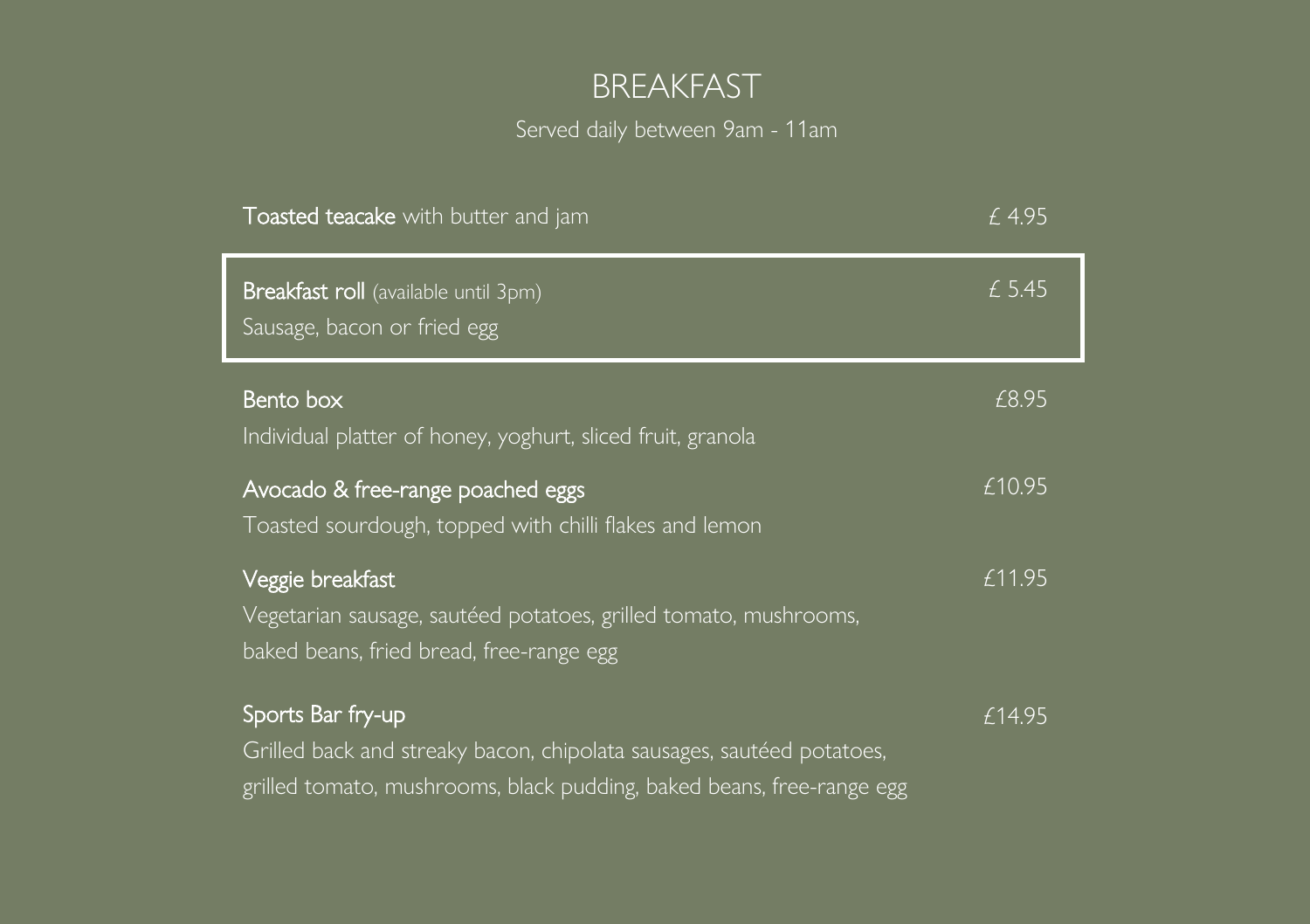### *Available 11am - 9pm*

# SANDWICHES

#### *Served with crisps and salad*

| Grated mature cheddar, chutney         | £ 7.95   |
|----------------------------------------|----------|
| Honey roast ham, Colman's mustard      | £ 8.55   |
| Tuna mayo, red onion                   | £ 8.55   |
| Prawn and crayfish in Marie Rose sauce | $f$ 9.25 |
| ALT: avocado, lettuce, tomato          | $f$ 9.25 |

# TOASTED CIABATTA

*Served with salad*

| Fire roasted red pepper, hummus     | f 9.45 |
|-------------------------------------|--------|
| Tuna mayo, melted cheese, red onion | f 9.95 |
| Sausage, red onion chutney          | f 9.95 |

## SIDES

| Mixed dressed green salad    | f 3.95     |
|------------------------------|------------|
| Onion rings                  | £ 3.95     |
| Garlic bread                 | f 3.95     |
| With cheese                  | $+ f 1.00$ |
| French fries or chunky chips | f 395      |

## *Available 11am - 9pm*

# SALADS

|                                                                 |               | Small / Regular |
|-----------------------------------------------------------------|---------------|-----------------|
| Miso & beet salad: baby gem, croutons,<br>soft boiled egg *     |               | £13.95          |
| Giant cous cous & apricot salad: baby gem,                      |               | £ 8.95 £13.95   |
| pear, mustard dressing *<br>* add grilled chicken               |               | $+ 64.00$       |
| Honey roast ham & egg salad: mustard<br>dressing, new potatoes  |               | f14.95          |
| Prawn, crayfish & avocado salad:<br>Marie Rose sauce, sourdough | £ 9.95 £15.95 |                 |

# BAR BITES

| Hot and spicy chicken wings, blue cheese dip | f. 7.95          |
|----------------------------------------------|------------------|
| Breaded halloumi fingers, smoked tomato      | £ 8.95           |
| and pepper fondue                            |                  |
| Southern fried chicken strips                | f 8.95           |
| <b>I OADED FRIES</b>                         |                  |
| Sweet chilli, cheese<br>Bacon and cheese     | £ 8.95<br>f 9.45 |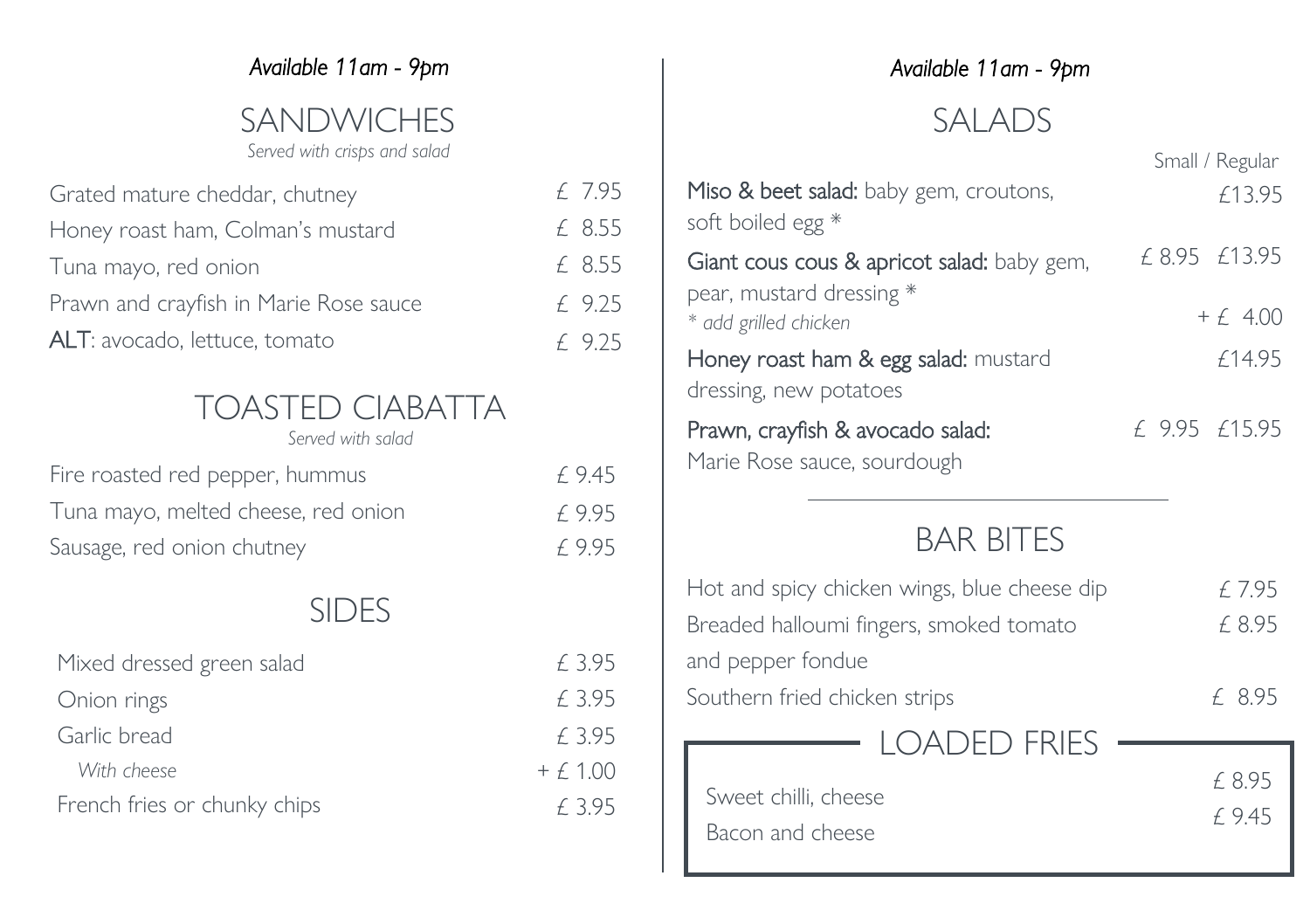## *Available 11am - 9pm*

| £ $6.45$ |
|----------|
| £15.95   |
| £15.95   |
| £15.95   |
| £16.95   |
| £ 3.00   |
| £16.95   |
| £18.95   |
| f 2495   |
|          |

## SPORTS BAR SPECIALS



*Food allergies and intolerances: please ask a member of staff for information on the ingredients in the food we serve. A discretionary 10% service charge will be added to all orders.*